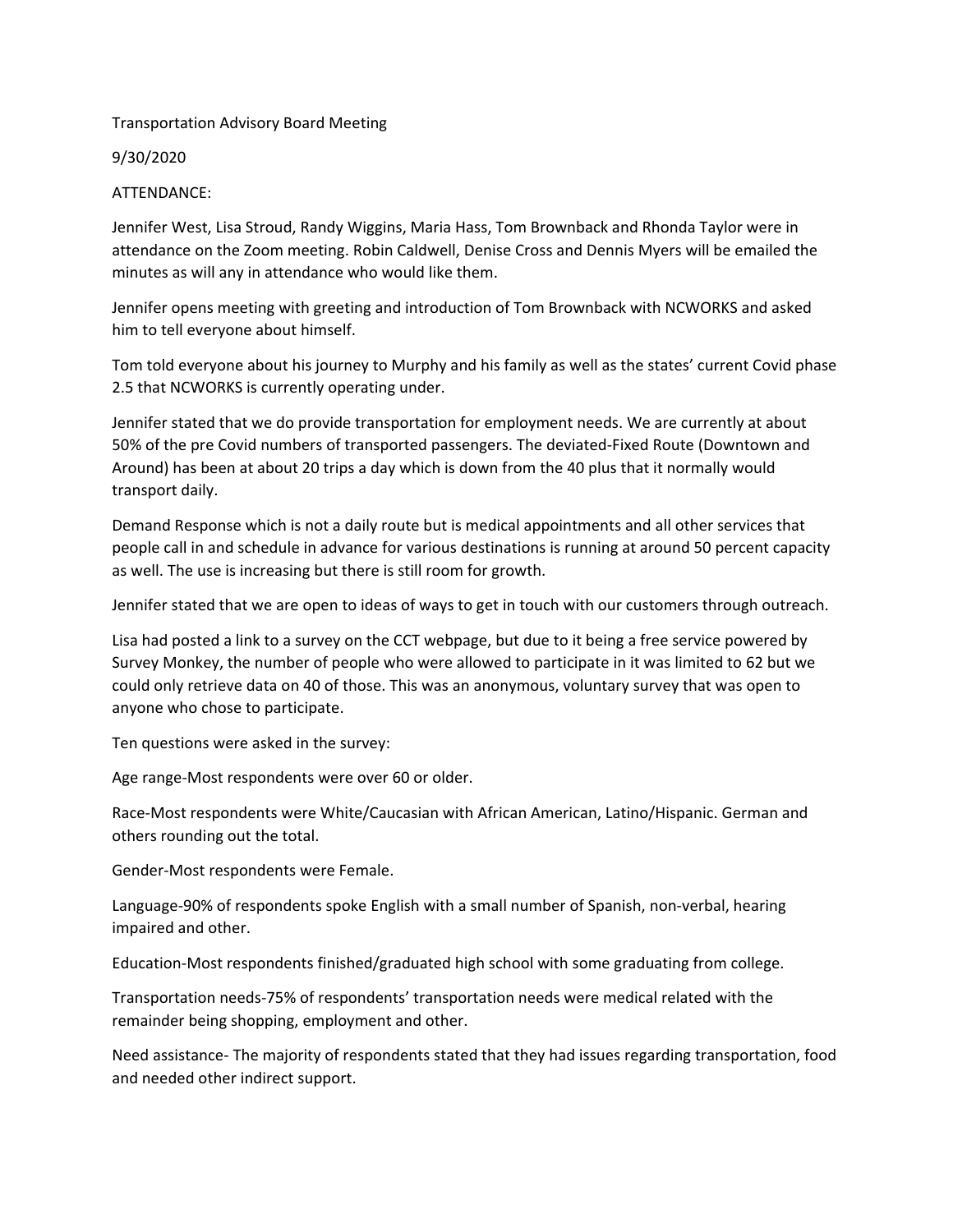Mobility Aids‐40% of respondents used a cane or walker, 12% utilized a wheelchair with the rest being ambulatory or no mobility assistance needed.

Downtown Route in Andrews‐28 of 40 respondents answered Yes.

How often do you use the service? ‐most responded once a week with some more than once a week.

Jennifer stated that since the beginning of the Covid changes, 62 percent of our passengers use our services to go shopping as well as going foodbanks and we were previously assisting the Murphy Senior Center in delivery of the food boxes.

The next issue discussed was status of the possible addition of a deviated fixed route operating in Andrews like the one currently in Murphy.

Jennifer stated that Mike was the last one to discuss the possibility of a route in Andrews with the previous Andrews administration. Since she has become the Director, we have been unsuccessful in creating any type of communication with the new Mayor or Town Manager.

Randy asked what the Andrews route might look like.

Lisa answered that we would canvas the mobile home parks and public housing complexes to see who might be interested in using the service and base a route on the need of those residents. The possibility of only operating one day a week in order to check viability was the initial idea.

Randy stated that Andrews is more populated than Murphy and asked if there could be certain days that would be more beneficial for the residents, such as special programs that the stores might offer on some days that are not offered every day.

Billing was the next issue as to how the route could break even to keep the department in the black, Andrews had previously had some financial issues but it was improving and that Sandy Dobson is the current manager and could be contacted about the route and the possibility of the town contributing to offset the operation cost in order to keep it feasible.

Jennifer commented that it would be billed by the mile and not by the trip.

Grant Updates:

The CARES 5311 operation and Admin Grant‐ The second round of the CARES has increased reimbursable amount to \$379,131.00 up from \$169,082.00, the CARES grant money does not have to be spent on issues directly related to Covid. We have used some of this money to purchase and install physical barriers in all the vehicles. This is located between the driver and the customers. (Sneeze guard barrier.)

The third round of CARES possible for capital. The money may be used to purchase a new camera system for the vehicles instead of a new vehicle. The current system we have is 10 years old and is having issues as to updating and use.

The 5311 CTP Grant covers administrative cost of 85% this application is due December  $1<sup>st</sup>$  with a pubic hearing planned for November 2<sup>nd</sup>. The proposed amount is \$172,930.00. This is approximately a \$3,000 increase from the current fiscal year.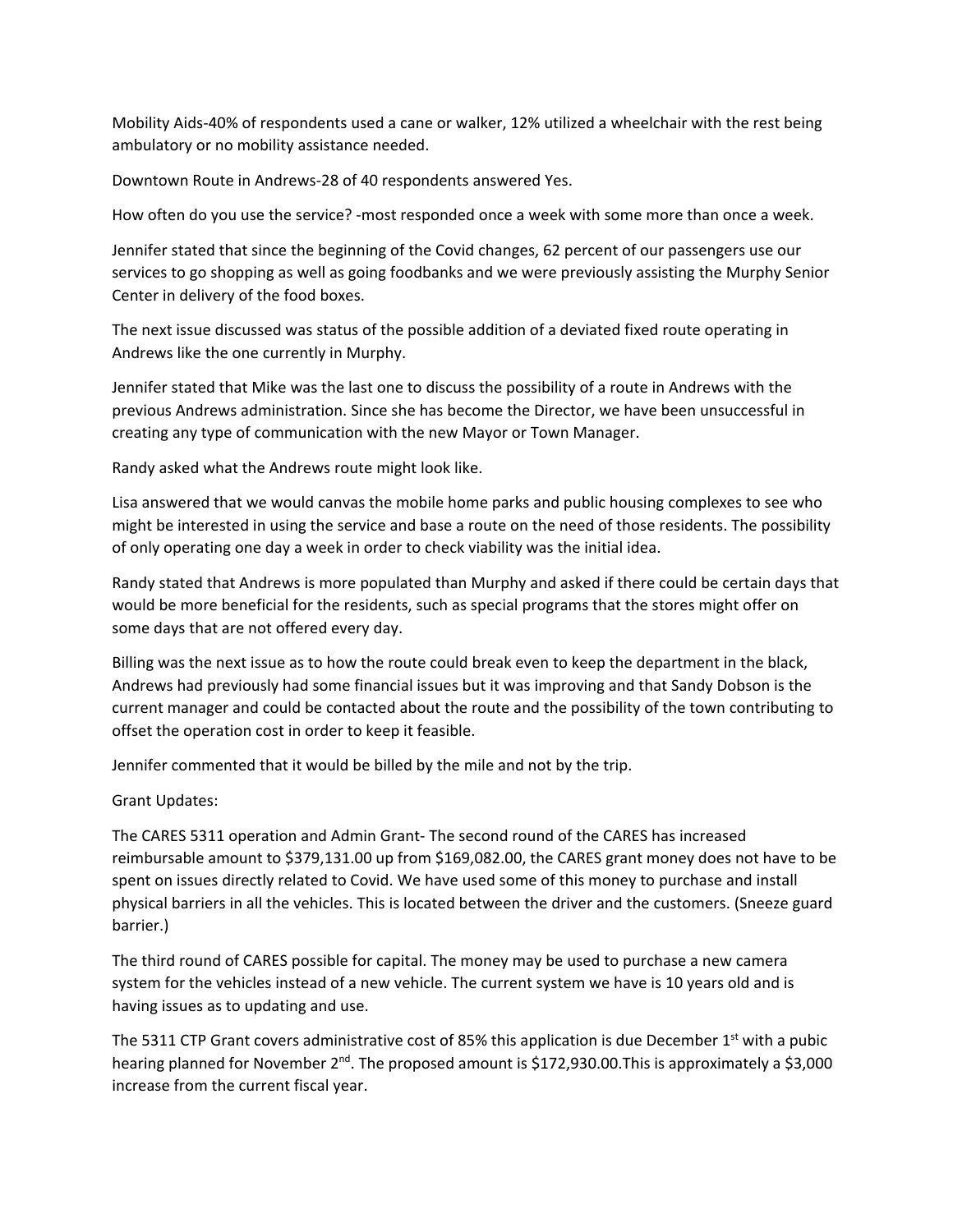The 5310 grant is for Seniors and Disabled, we are currently working on the amount and possibly the same amount as last year may be requested but we may ask for more to cover any lost grant money.

Combined Capital Grant‐Normally, we would use this capital grant to replace a vehicle since it offers a 90% reimbursement. Unfortunately, due to the Covid issues, the number of miles that we usually travel is less so we do not have any vehicles that have reached the mile limitation that are required to be met in order for us to be able to replace them.

Lisa‐The current HBSS system we are using is outdated but we will be updating from 7.0 to 8.0 and hope for improvements for the maintenance records to be available on the program as well as the possible addition of the fare cards with the Qr code. This would potentially enable us to allow passengers to pre‐ pay for services and help in the case that the current handwritten pass should be lost or stolen. The new system would allow us to put the riders name and assign them an identification number. The driver could scan the card and add the correct amount when they collect the money and it would also show the driver how much if any funds were remaining on the card or when the Downtown and Around pass expires. People could also come by the office to obtain a reusable plastic card. We would need to purchase a printer and the blank cards. The cards are similar to the ID cards which the county employees use. This would possible reduce the need to handle so much cash. Currently we have a no change policy, cash or check only, payable when the passenger is picked up. (The customers are informed of this policy and told their fare before they are picked up for transport.) Attached is a copy of the fare recording policy. If the customer doesn't have correct fare, the remainder of the extra would be considered a donation and not pre‐payment for future transportation.

Randy asked about the money, and if it cannot be carried over.

Due the policy of daily deposits and the lack of a system in place to carry over and track any overpayment, this is not something that we offer. Every fare is in the scheduling software and the fares are reconciled on a daily basis. (This is set forth by the NCDOT to prevent fraud.) A copy of this policy will be added to the minutes of this meeting.

Tom asked if any amount could be put on the fare card.

Randy asked if the fare cards could show credits.

Jennifer said the answer to both these questions is Yes.

Jennifer stated that the TITLE IV is completed and is ready to be adopted by the BOC.

## Randy asked how this would work.

Jennifer explained that there is a template that is sent to us by the NCDOT where we put our information in and we must insure that everything is in place. It is a requirement of the NCDOT of non‐ discrimination and lays out the legal wording, public involvement, hours of operation, services provided and if they are available to everyone. We would like some ideas of what kind of public outreach we can use to get public participation on this.

Tom said that he could put it on their website and Randy and Maria agreed that she could also do something to highlight it on the county website, possibly Facebook could be utilized as well.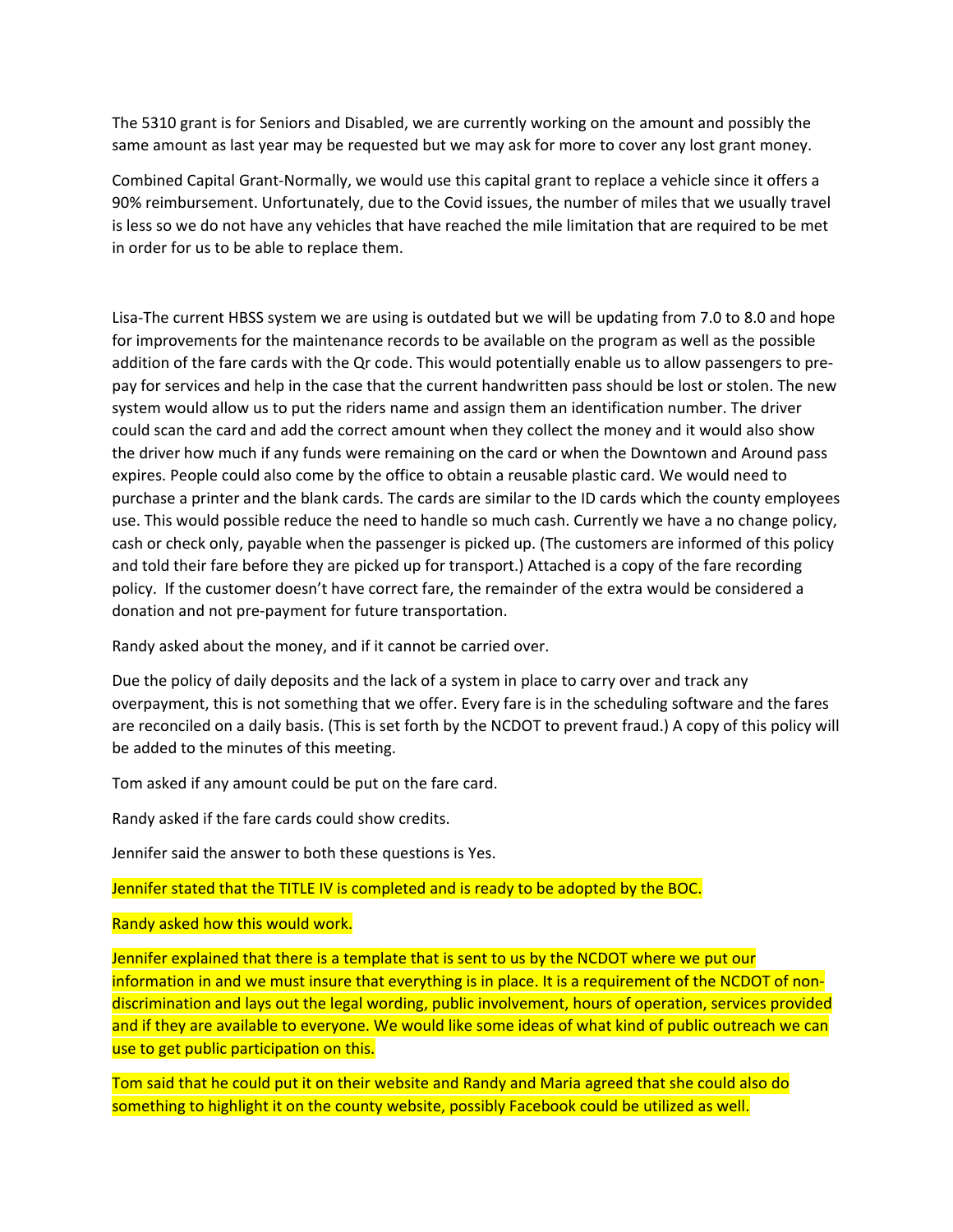Randy stated that more demographic participation was in this program due to us using the transportation service to reach minority and underserved customers and probably touches a more diverse group than some other programs.

Lisa added that many mobile home parks are home to residents of a variety of races, disabilities and socio-economic challenges. Many of the elderly have problems with reading so our drivers have been really good about communication with and assisting them with their needs as well as referring them to Denise Cross at the Senior Center for assistance with some of the services that would help make their lives better.

Jennifer said that limited English proficiency, hearing impaired and illiteracy is all a part of the Title IV. We have recently provided Title IV training to all of our employees.

Randy asked about the status of state contract for a broker system for the DSS transportation.

Jennifer informed us that the broker system is back in the works and has a deadline to sign and start the services by July  $1<sup>st</sup>$  when the next fiscal year starts.

Randy asked if they have come up with a contract yet that will allow Transit to operate and make money from.

Jennifer told him that we have not got any dollar amounts and until we have those we really don't know what the numbers would be.

Randy stated that Region A doesn't have companies, taxies or others to provide service for DSS as Charlotte, Mecklenburg and the other cities may have. And asked about the  $3^{rd}$  party scheduling.

Jennifer said that it would be really difficult to schedule with a third party, since they would tell them what time to be ready along with any other information needed with us not being able to make any personal contact with the passengers. We can change the pickup times but we must go through the broker who will in turn contact the customer. Many of the customers who go through DSS for transportation can't be reached by phone due to bad numbers which would also increase the difficulty of no contact.

Jennifer gave the dates for the meetings for the rest of FY21 which are 12/30/2020, 3/31/2021 and 6/30/2021. She asked if anyone had anything else to add, no one did and the meeting was closed.

CHEROKEE COUNTY TRANSIT POLICY FOR RECORDING FARES:

**Recording of Fares**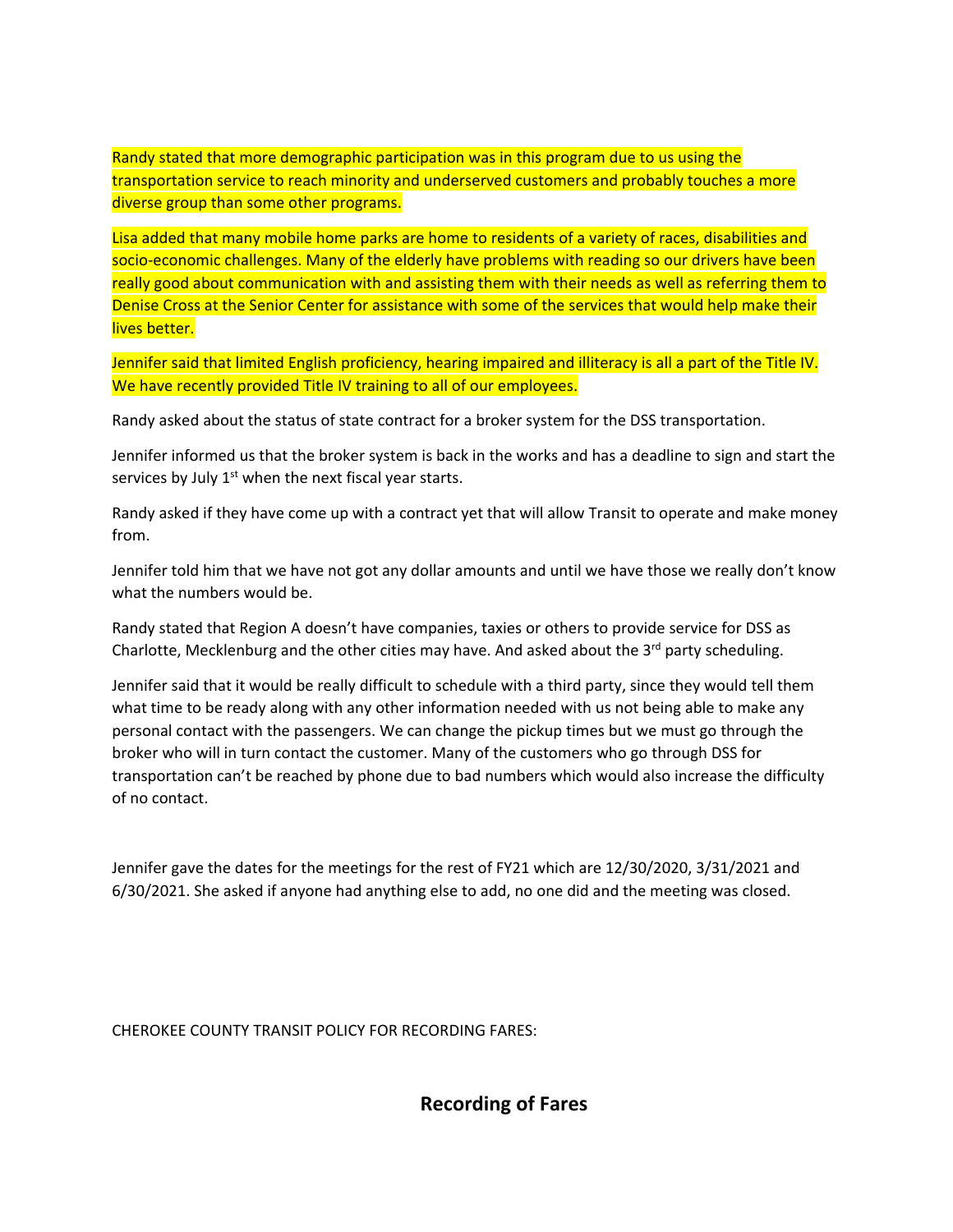**At the end of shift ‐ operator brings collection box to Administrative Assistant the Administrative Assistant empties the box, counts the money and records it on the Daily Fare Log (the initials of customer are above each fare, Senior donations should have "SR" circled beside them, Fixed Route should be noted as "FR": JARC is noted using "P&R" with customer initials and transit donations by "donation"), the admin.** 

**Assistant and the operator will sign the Daily Fare Log and match the manifest collections to receipt collections.**

**The manifest has an agency column with one of the funding sources for each customer; this designates the agency the customer's fares are recorded under on the Transportation Fees sheet.)** 

**The box is then returned to the operator to be placed back in the vehicle. At the end of the day all money is placed into a safe.**

**\***any fares on the manifest (scheduling software shows this now or if a log sheet is used, notations can be made there) that were not collected should have a line through and a notation stating a "no show", "cancel", or a note written at the bottom of the sheet as to why the money was not collected and upon whose authority any trip was allowed without the appropriate fare**. With the current scheduling software all things are computerized and notes will be put in the program as to why the ride was not taken or a fare was not paid.**

**When the money is received you verified the correct amount was collected on both the log sheet and the manifest/scheduling software: now it must be put on the Transportation Fee sheet.**

**There are 6 different funding source columns to record the fares in on the monthly transportation fee sheet.** 

**1. All EDTAP funds are recorded in the EDTAP column with the initials of the customer and the amount of the fare below.**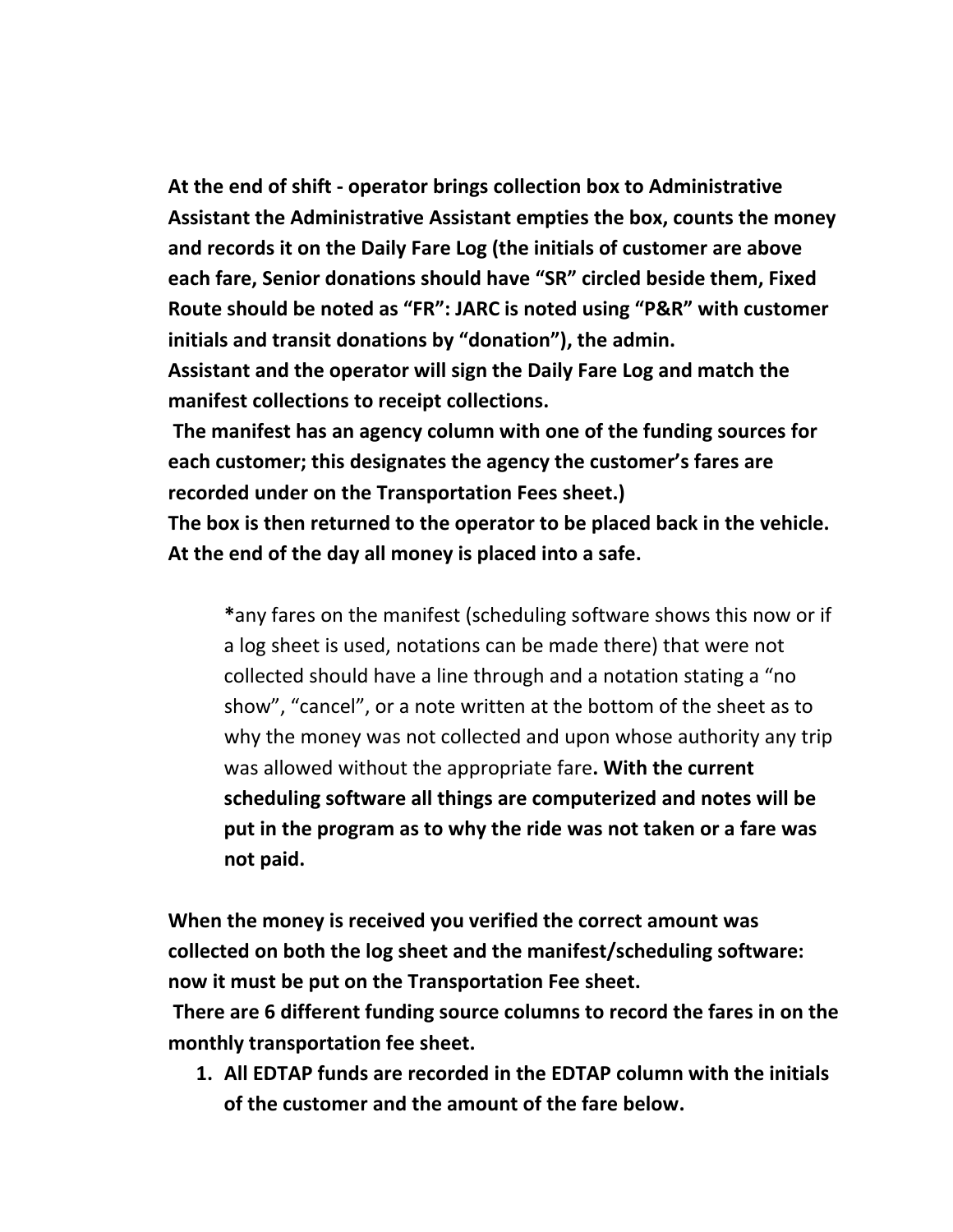- **2. All RGP funds are recorded under the RGP column with the initials of the customer and the amount of the fare below.**
- **3. Donations to Transit and EMPL funds are recorded in the corresponding column. Donations should have" Don" or "Donation" above it and EMPL should be listed with the initials of the customer and the amount of the fare below.**
- **4. CARES funds are funds are recorded in the corresponding column with the initials of the customer and the amount of the fare below.**
- **5. Senior Donations are recorded as one sum. Add all senior donations from all routes together for the day: the sum of all routes for the day is the number entered into the Senior Donation column.**
- **6. Fixed Route column needs the total funds collected from the fixed route fares and pass sales for the day entered in. If any monthly passes were sold, write the name of the purchaser at the bottom of the sheet.**

**All money collected each day is recorded on the Daily Fare Log, the Transportation Fees sheet and the manifest. The totals on all should match. The deposit amounts are pulled from the Transportation Fees sheet.**

**The deposit sheet is to be dated for the day of deposit. The line beneath the date is for the date(s) the money was received as fares.**

- 1. **Add each column separately and that is the amount that is to be deposited into that particular funding source line item.**
- 2. **The deposit sheet has a column for each agency just like the Transportation Fees sheet.**
- 3. **The total of the deposit is the total of all monies collected on the dates the deposit covers.**
- 4. **All money is verified and checks are copied to be kept with the deposit.**
- **5. One copy of the funding source sheet is filed with the daily fare log one is initialed by Assistant and stays with**